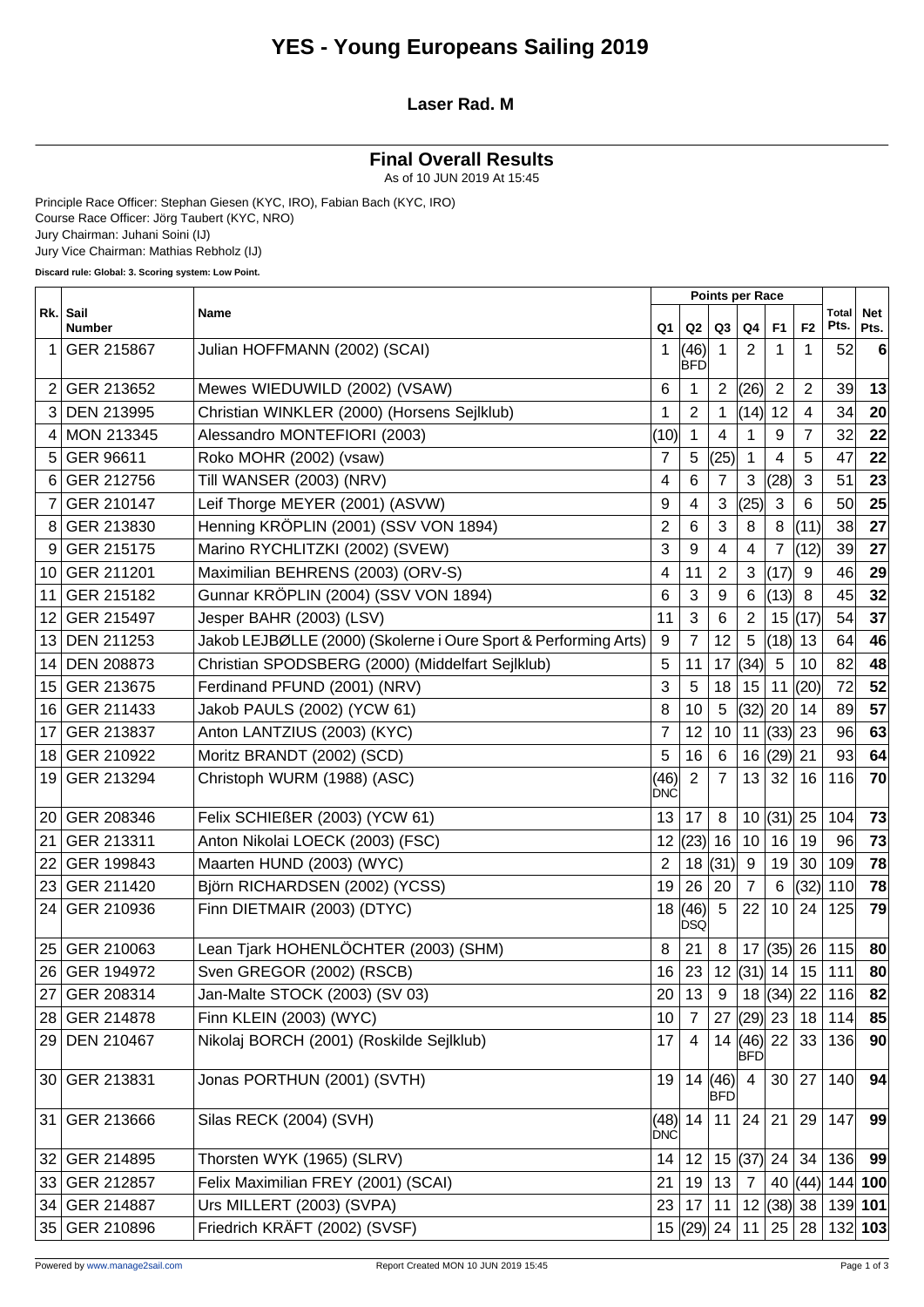# **YES - Young Europeans Sailing 2019**

#### **Laser Rad. M**

### **Final Overall Results**

As of 10 JUN 2019 At 15:45

|    |                           |                                                |                    |                 |                      | <b>Points per Race</b> |                |                    |                 |                                                                                                          |
|----|---------------------------|------------------------------------------------|--------------------|-----------------|----------------------|------------------------|----------------|--------------------|-----------------|----------------------------------------------------------------------------------------------------------|
|    | Rk. Sail<br><b>Number</b> | Name                                           | Q1                 | Q2              | Q3                   | Q4                     | F1             | F <sub>2</sub>     | Total<br>Pts.   | <b>Net</b><br>Pts.<br>153 107<br>$151$ 113<br>156 113<br>161 115<br>159 118<br>118<br>165 120<br>179 133 |
|    | 36 GER 213676             | Patrick KECK (2001) (YCM)                      | 15                 | 8               | (46)<br><b>BFD</b>   | 21                     | 26             | 37                 |                 |                                                                                                          |
| 37 | GER 213838                | Ole KUPHAL (2004) (SHM)                        | 21                 | 8               | 16                   | (38)                   | 37             | 31                 |                 |                                                                                                          |
| 38 | GER 201971                | Xaver Ludwig Richard Ernst PLÜMER (2002) (HSC) | 22                 | 20              | 20                   | 9                      | 42             | (43)               |                 |                                                                                                          |
| 39 | GER 205189                | Lukas SCHRANCK (2003) (WSC 1925)               | 14                 | 13              | 19                   | 34                     | $(46)$ 35      |                    |                 |                                                                                                          |
| 40 | <b>GER 213334</b>         | Niklas DEHNE (2001) (RSC92)                    | 25                 | 31              | 21                   | 5                      | (41)           | 36                 |                 |                                                                                                          |
| 41 | GER 203334                | Luca PRZYBYL (2004) (SSV VON 1894)             | 17                 | 19              | 37                   | $\,6\,$                | $(39)$ 39      |                    | 157             |                                                                                                          |
|    | 42 TTO 165398             | Paul BLUNCK (2000) (VSAW)                      | 34                 | 25              | 18                   | 16                     |                | 27  (45)           |                 |                                                                                                          |
|    | 43 GER 214185             | Lukas FISCHER (2003) (SCO)                     | 24                 | 18              | 15                   | (46)<br><b>BFD</b>     | 36             | 40                 |                 |                                                                                                          |
| 44 | GER 215500                | Nick KÖSSLING (2002) (LSV)                     | 39                 | 15              | 33                   | 8                      |                | 45 $(46)$          | 186 140         |                                                                                                          |
| 45 | GER 201734                | Tim BRADTKE (2003) (WSC 1925)                  | 12                 | 34              | 10                   | (46)                   | 44             | 42                 |                 | 188 142                                                                                                  |
|    | 46 GER 211429             | Luca Maximilian PANSA (2003) (SLSV)            | 20                 | 25              | (46)<br><b>DSQ</b>   | 14                     | 43             | 41                 |                 | 189 143                                                                                                  |
|    | 47 GER 212999             | Tobias RECK (2001) (SVWU)                      | 16                 |                 | 15(46)<br><b>BFD</b> | 37                     | $\overline{2}$ | 1                  | 117             | 71                                                                                                       |
|    | 48 DEN 210774             | Magnus Bang PEDERSEN (2002) (Faaborg Sejlklub) | 11                 | 9               | (46)                 | 46<br><b>BFDBFD</b>    | $\mathbf 1$    | $\overline{7}$     | 120             | 74                                                                                                       |
| 49 | CZE 208690                | Mikulas VASZI (2002)                           | (46)<br><b>DNC</b> | 32              | 21                   | 18                     | 12             | $\overline{2}$     | 131             | 85                                                                                                       |
|    | 50 GER 211242             | David HOLZMANN (2001) (SVPA)                   | 23                 | 24              | (29)                 | 22                     | 19             | 3                  | 120             | 91                                                                                                       |
| 51 | DEN 205312                | Matias ROSSING (2004) (Roskilde Sejlklub)      | 32                 | 21              | 35                   | (40)                   | 3              | 4                  | 135             | 95                                                                                                       |
| 52 | GER 211225                | Paul HÜBNER (2002) (SVPA)                      | (36)               | 35              | 13                   | 23                     | 10             | 17                 | 134             | 98                                                                                                       |
| 53 | GER 207181                | Eugen HACKBUSCH (2003) (RSVM)                  | 26                 | (33)            | 22                   | 21                     | 16             | 14                 | 132             | 99                                                                                                       |
|    | 54 GER 206241             | Magnus B BORCHARDT (2003) (LYC)                | 28                 | 30              | 28                   | (44)                   | $\overline{5}$ | 11                 |                 | 146 102                                                                                                  |
|    | 55 DEN 212560             | Emil CHRISTENSEN (2002) (Egå Sejlklub)         | 24                 | 20              | 26                   | 27                     | (47)<br>UFD    | 5                  |                 | 149 102                                                                                                  |
|    | 56 GER 211264             | Lukas von HACHT (2003) (NRV)                   | (46)<br><b>DNC</b> | 26              | 26                   | 25                     | 9              | 22                 |                 | 154 108                                                                                                  |
|    | 57 GER 215520             | Aston JUSTUS (2003) (NRV)                      | 31                 | (36)  14        |                      | 36                     | 20             | 8                  | 145 109         |                                                                                                          |
|    | 58 GER 208366             | Johannes MAZANKE (2003) (SVST)                 |                    | 18 16 30        |                      |                        | UFD            | 35(47) 10          | 156 109         |                                                                                                          |
|    | 59 GER 204358             | Maarten WÜRTZ (2002) (SVH)                     | 37                 | 22 34           |                      | 15                     | 4              | (47)<br><b>DNC</b> |                 | 159 112                                                                                                  |
|    | 60 GER 207334             | Carl Ferdinand HERRMANN (2002) (SCU)           |                    | (40)  40   32   |                      | 17                     | 11             | 13                 | $153$ 113       |                                                                                                          |
|    | 61 GER 201887             | Timo SCHULZE (2001) (VSAW)                     | <b>DNC</b>         | (46)  36   23   |                      | 26                     | 15             | 15                 | $161$ 115       |                                                                                                          |
|    | 62 GER 213218             | Moritz KÜHN (1999) (ASC)                       | 25                 | 10 <sup>1</sup> | 46<br><b>BFD</b>     | 28                     | 7              | (47)<br><b>ÚFD</b> |                 | 163 116                                                                                                  |
|    | 63 GER 212749             | Otto BRINK (2002) (FSC)                        | 33                 |                 | 32 19                | (39)                   | 8              | 24                 | $155$ 116       |                                                                                                          |
|    | 64 GER 204335             | Justus MELZER (2001) (NRV)                     | 29                 |                 | 38(48)<br>UFD        | 19                     | 13             | 18                 | 165 117         |                                                                                                          |
|    | 65 GER 214001             | Max HÄBERLEN (2002) (SCFF)                     | 27                 |                 | 28 39                | 12                     |                | 14 $(47)$<br>UFD   | 167 120         |                                                                                                          |
|    | 66 GER 205940             | Christoph TISCHER (2003) (HSC)                 | 22                 | 27              | 41                   | 28  (47)               | <b>DSQ</b>     | -6                 | $171$ 124       |                                                                                                          |
|    | 67 GER 211900             | Luis MASSIH (2002) (ASC)                       | 27                 | 22              | 29                   | 23                     |                | STP                | 24 (40) 165 125 |                                                                                                          |